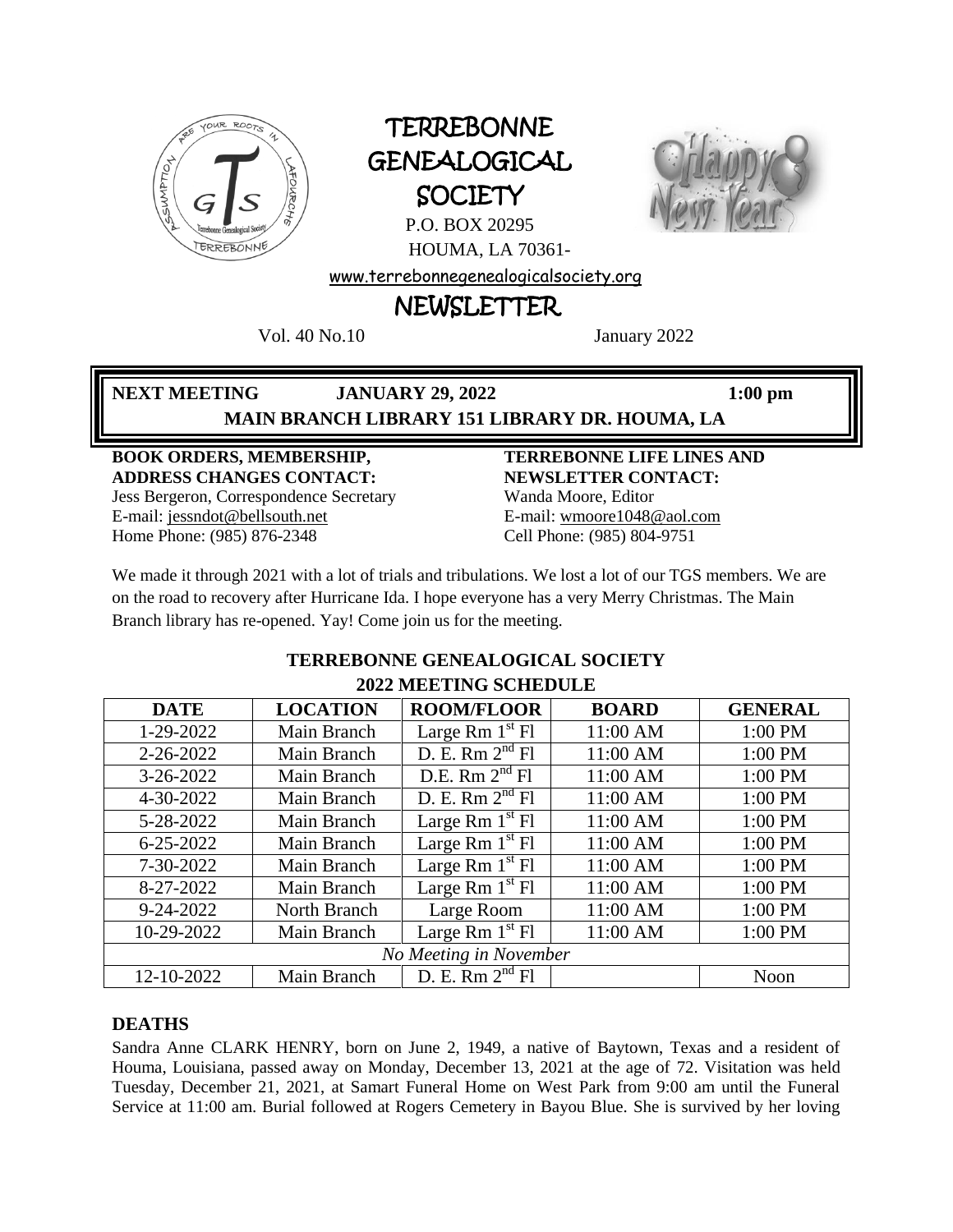

husband of 51 years, Willard Paul HENRY, Sr.; sons, Tracy Paul HENRY and Alexander "Alex" Clark HENRY; daughter, Jennifer HENRY TROSCLAIR (Jereme); sisters, Mary Lee CLARK TODD (Hardy) and Gerri CLARK HAIRE (Harvey); and numerous nieces and nephews. She was preceded in death by her son, Richard Allen HENRY; daughter, Paula Anne HENRY; parents, Elroy M. CLARK and Marian C. LABIT CLARK; brothers, Buddy CLARK and Richard "Rick" CLARK; paternal grandparents, Ollie CLARK and Lenora GERDES CLARK; and maternal grandparents, Hayes J. LABIT and Anna RODRIGUE LABIT. Sandra enjoyed painting, quilting, but

mostly her passion was doing genealogy research. She was a long time member of the **Terrebonne Genealogy Society** since 1981 and worked alongside with Phoebe CHAUVIN MORRISON. With her genealogy research, she published books on the HENRY and RODRIGUE family trees. Sandra will be dearly missed by all who knew and loved her. The family would like to thank the doctors and staff at Thibodaux Regional and the staff at St. Joseph Hospice for their care and compassion. In lieu of flowers, donations can be made to the Terrebonne Genealogy Society in Sandra's memory. Samart Funeral Home of Houma, West Park is in charge of arrangements. Our condolences to the family.

# RENEWAL TIME



JESS SAYS IT IS TIME TO RENEW YOUR MEMBERSHIP.

DUES ARE DUE BY **FEBRUARY 28, 2022**. IT IS NOT TOO EARLY TO RENEW. DO IT TODAY. A MEMBERSHIP FORM IS ATTACHED TO THIS NEWSLETTER

#### **WEBINAR**

Interested in the German Coast Tricentennial Tour, but still have a lot of questions? Join Jay Schexnaydre, President of the German-Acadian Coast Historical & Genealogical Society, and Cynthia Seitz, owner and operator of Heritage Tours by Seitz Travel, as they unfold each of the 19 days of this spectacular journey through the European Origins of your German Coast ancestors! Join us for a Zoom webinar on January 30, 2022 at 7PM. To register for the webinar copy the following: [https://linkprotect.cudasvc.com/url?a=https%3a%2f%2fseitztravel.us3.list-](https://linkprotect.cudasvc.com/url?a=https%3a%2f%2fseitztravel.us3.list-manage.com%2ftrack%2fclick%3fu%3de1e1db6eaebbac00efab80271%26id%3da957066c2f%26e%3dbab483098e&c=E,1,T1iD9-Gbh8F29kE-KMsx9wO9z5F0GSNNitbcYWKrvvWpmwk6TsV65WB-CNTNQ15RfxSR2AYYKGRJccYi564xf9JcBr-WQuigvtX7n-3QMu7L3MFj8lNh&typo=1)

[manage.com%2ftrack%2fclick%3fu%3de1e1db6eaebbac00efab80271%26id%3da957066c2f%26e%3dba](https://linkprotect.cudasvc.com/url?a=https%3a%2f%2fseitztravel.us3.list-manage.com%2ftrack%2fclick%3fu%3de1e1db6eaebbac00efab80271%26id%3da957066c2f%26e%3dbab483098e&c=E,1,T1iD9-Gbh8F29kE-KMsx9wO9z5F0GSNNitbcYWKrvvWpmwk6TsV65WB-CNTNQ15RfxSR2AYYKGRJccYi564xf9JcBr-WQuigvtX7n-3QMu7L3MFj8lNh&typo=1) [b483098e&c=E,1,T1iD9-Gbh8F29kE-KMsx9wO9z5F0GSNNitbcYWKrvvWpmwk6TsV65WB-](https://linkprotect.cudasvc.com/url?a=https%3a%2f%2fseitztravel.us3.list-manage.com%2ftrack%2fclick%3fu%3de1e1db6eaebbac00efab80271%26id%3da957066c2f%26e%3dbab483098e&c=E,1,T1iD9-Gbh8F29kE-KMsx9wO9z5F0GSNNitbcYWKrvvWpmwk6TsV65WB-CNTNQ15RfxSR2AYYKGRJccYi564xf9JcBr-WQuigvtX7n-3QMu7L3MFj8lNh&typo=1)[CNTNQ15RfxSR2AYYKGRJccYi564xf9JcBr-WQuigvtX7n-3QMu7L3MFj8lNh&typo=1](https://linkprotect.cudasvc.com/url?a=https%3a%2f%2fseitztravel.us3.list-manage.com%2ftrack%2fclick%3fu%3de1e1db6eaebbac00efab80271%26id%3da957066c2f%26e%3dbab483098e&c=E,1,T1iD9-Gbh8F29kE-KMsx9wO9z5F0GSNNitbcYWKrvvWpmwk6TsV65WB-CNTNQ15RfxSR2AYYKGRJccYi564xf9JcBr-WQuigvtX7n-3QMu7L3MFj8lNh&typo=1)

Questions? Call or Email Cynthia 985-991-6178[/cynthia@seitztravel.com](mailto:cynthia@seitztravel.com)

#### **CORRECTION**

The previous cookbook order for did not have the postage fee on the form. Please note that the fee is \$4.00 for the first book then \$1.00 for each additional book. See the new form with this newsletter.

#### **BOOK SALE**

We have some used book for sale see attached list.

**We are on the web: [www.terrebonnegenealogicalsociety.org](http://www.terrebonnegenealogicalsociety.org/)** **Be our friend on Facebook: Terrebonne Genealogical Society**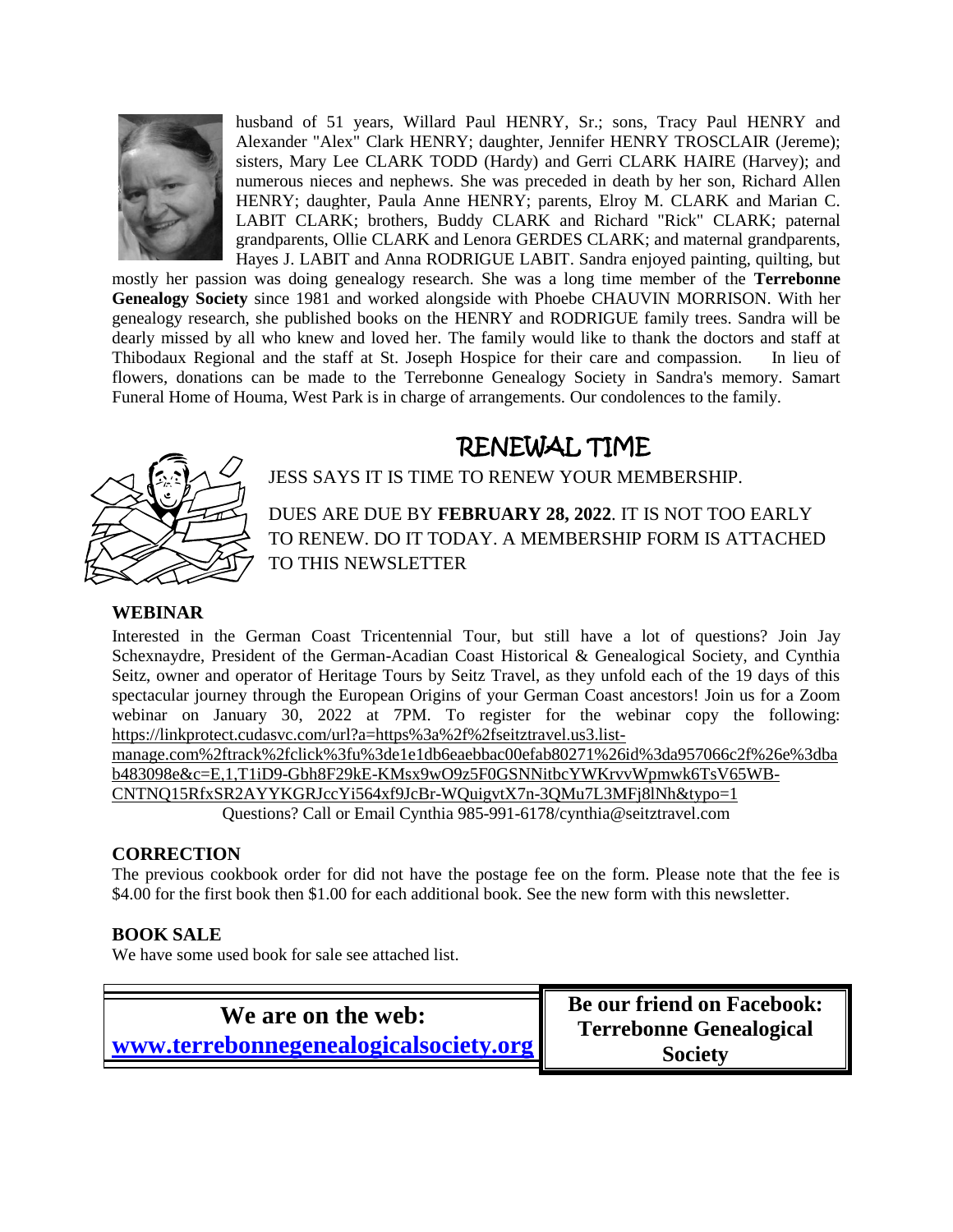#### **USED BOOK SALE**

Call Jess Bergeron to place your order. (985-876-2348)

| $\mathbf{1}$   | Cemeteries of Houma, La                                                | \$10.00    |
|----------------|------------------------------------------------------------------------|------------|
| $\overline{2}$ | St. Francis Cemetery #1, Houma                                         | \$10.00    |
| $\overline{3}$ | Cemetery of Upper Terrebonne                                           | \$10.00    |
| $\overline{4}$ | Cemeteries of Houma (Inside City limits)                               | \$10.00    |
| $\overline{5}$ | St. Francis of Assisi, Smoke Bend, LA                                  | \$5.00     |
| 6              | St. Lawrence, St. James, Schaubhut & Trolsclair Cem., Lafourche Parish | \$5.00     |
| $\overline{7}$ | St. Francis Of Assisi Cem. (Smoke Bend, LA.)                           | \$5.00     |
| 8              | St. Philomena Cemetery of Labadieville, LA                             | \$10.00    |
| 9              | St. Anthony Cemetery of Bayou Black, Terrebonne Parish                 | \$5.00     |
| $10\,$         | Houma Newspaper Deaths index (Missing Years)                           | \$10.00    |
| 11             | Index of Newspaper Deaths (1981-1998) Lafourche and Terrebonne         | \$10.00    |
| 12             | 1880 Census of Lafourche Parish                                        | \$10.00    |
| 13             | 1880 Census of Terrebonne Parish                                       | \$15.00    |
| 14             | 1870 Census of Terrebonne Parish                                       | \$15.00    |
| 15             | Weekly Thibodeaux Sentinel (1865-1912)                                 | \$5.00     |
| 16             | <b>St. James Parish Census</b>                                         | \$10.00    |
| 17             | Descendants of Noel Ponville & Marie Catherine Pienoir                 | \$5.00     |
| 18             | Assumption Parish Marriages (1890-1905)                                | \$10.00    |
| 19             | Eden Mills                                                             | \$5.00     |
| 20             | Terry Galliano Family                                                  | \$5.00     |
| 21             | South Louisiana Family Records (Courthouse) 1946                       | \$10.00    |
| 22             | Houma Courier Births & Marriages 1982-1990. 1992, 1993, 1999-2014      | Make Offer |
| 23             | Lafourche Comet Newspaper deaths, 1982-1984, 1991-1993, 2001, 2006     | Make Offer |
| 24             | <b>Comet Births 1950-1959</b>                                          | \$10.00    |
| 25             | Comet Deaths & marriages 1960-1969                                     | \$10.00    |
| 26             | Comet Deaths & marriages 1970-1973                                     | \$10.00    |
| 27             | Comet Deaths & marriages 1974-1977                                     | \$10.00    |
| 28             | Comet Micro Film Index, Deaths, Mariages, & Births                     | \$10.00    |
| 29             | Lafourche Gazette Newspaper Deaths 1979-1990                           | \$10.00    |
| 30             | Some Missing yrs from Houma Newspapers                                 | \$5.00     |

Call Jess Bergeron to place your order. (985-876-2348)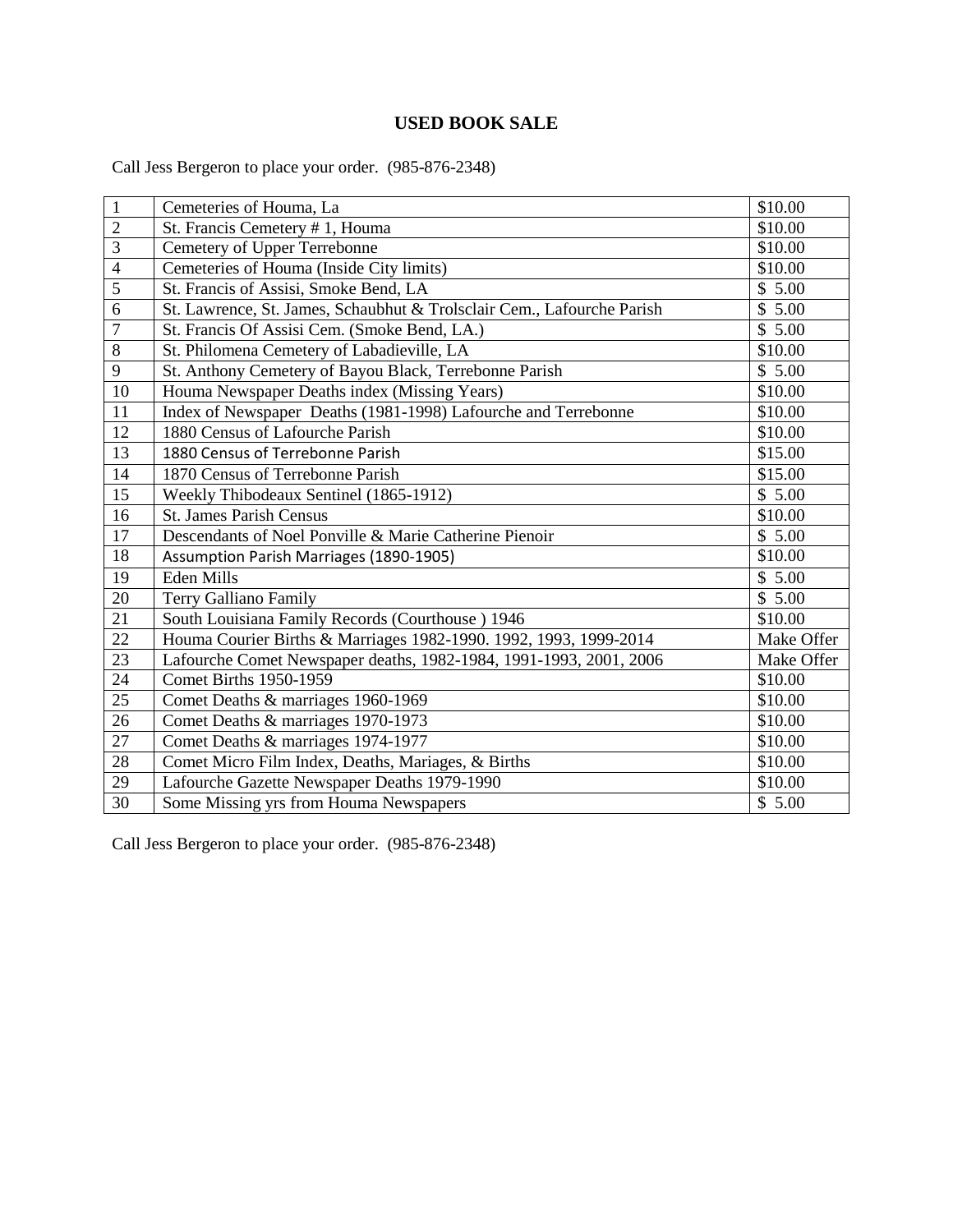## **Terrebonne Genealogical Society P O Box 20295 Houma Louisiana 70361-0295**

### **Membership Form**

\* Information required

Dues: \$25.00 Individual; \$30.00 Family; \$22.00 Library/Societies (not available to individuals). Please make checks payable to: Terrebonne Genealogical Society and mail to the address above.

| Surnames of interest: |  |
|-----------------------|--|
|                       |  |
|                       |  |
|                       |  |
|                       |  |
| $*City, State, Zip:$  |  |
|                       |  |
|                       |  |
|                       |  |
|                       |  |

**Would you like receive your newsletter by email? YES NO**